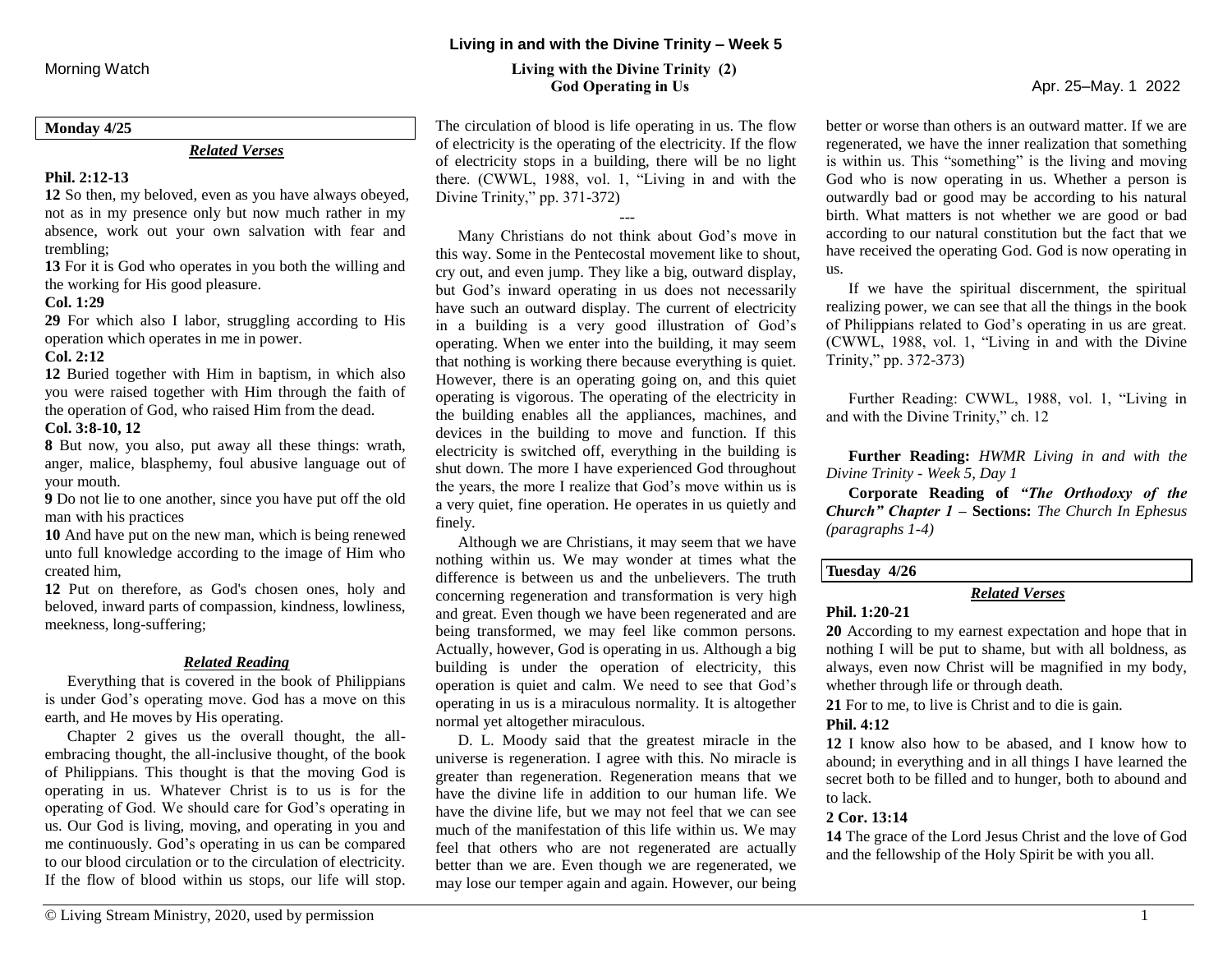#### **Rom. 8:4-5**

**4** That the righteous requirement of the law might be fulfilled in us, who do not walk according to the flesh but according to the spirit.

**5** For those who are according to the flesh mind the things of the flesh; but those who are according to the spirit, the things of the Spirit.

#### **Eph. 1:5-6**

**5** Predestinating us unto sonship through Jesus Christ to Himself, according to the good pleasure of His will,

**6** To the praise of the glory of His grace, with which He graced us in the Beloved;

#### **Phil. 4:6-7**

**6** In nothing be anxious, but in everything, by prayer and petition with thanksgiving, let your requests be made known to God;

**7** And the peace of God, which surpasses every man's understanding, will guard your hearts and your thoughts in Christ Jesus.

### *Related Reading*

In order to see God's operating in us, it would be helpful for us to have a brief review of the book of Philippians,...a book concerning our experience of Christ. Chapter 1 shows us that we need to live and magnify Christ for Him to be our living and expression. Chapter 2 shows that we need to take Christ as our pattern and hold Him forth. In chapter 3 we see that we need to pursue and gain Christ as our goal. Chapter 4 shows us that we need to have Christ as our secret of sufficiency. In verse 12 of chapter 4 Paul declares that he has learned the secret. He uses a metaphor concerning a person being initiated into a secret society with instruction in its rudimentary principles. Actually, this "secret society" in chapter 4 is the Body of Christ. In conclusion, we can say that in chapter 1 of Philippians Christ is our living and expression; in chapter 2 He is our pattern; in chapter 3 He is our goal; and in chapter 4 He is our secret. All four chapters reveal a certain aspect of Christ for us to experience. (CWWL, 1988, vol. 1, "Living in and with the Divine Trinity," p. 371)

# Morning Watch**Living with the Divine Trinity (2) God Operating in Us** Apr. 25–May. 1 2022

Paul says that he magnified Christ. To magnify is to show or declare great (without limitation), to exalt, and to extol. Paul speaks of the bountiful supply of the Spirit of Jesus Christ, and he says that for him to live is Christ. At the end of Philippians Paul says, "All the saints greet you, and especially those of Caesar's household" (4:22). Caesar's household comprised all who were attached to the palace of Nero. Some of these were converted through contact with Paul and became believers in Christ in Rome. No doubt, some in Caesar's household became Christians because they saw Christ in Paul....God's operating in us is not outwardly spectacular, but in a spiritual sense it is a great matter. (CWWL, 1988, vol. 1, "Living in and with the Divine Trinity," p. 373)

According to Philippians 2:13, God is operating in us. Our salvation is not merely an action; it is a living Person, the Triune God Himself, operating in us. The God Paul speaks of in 2:13 is the Triune God, the Father, the Son, and the Spirit. According to chapter 14 of John, the Father is one with the Son, and the Son is one with the Spirit.

Philippians 1:19 speaks of the bountiful supply of the Spirit of Jesus Christ. There can be no doubt that the Spirit who supplies us is the Spirit who indwells us. But this Spirit cannot be separate from the God who operates in us. If we...consider the context of the book as a whole, we shall see that the God who operates in us is the Triune God. He is the Father, the Son, and the Spirit. He is the very God who is Christ in us (2 Cor. 13:3a, 5) and the Spirit dwelling in us (Rom. 8:11).

In Philippians 2:13 Paul says that God operates in us "both the willing and the working for His good pleasure." Where within us does this willing take place? It must be in our will. This indicates that God's operation begins from our spirit and spreads into our mind, emotion, and will....The grace of Christ is with our spirit [4:23]. However, God's operating to will in us involves not only our spirit but also our will. Therefore, God's operation must spread from our spirit into our will.

As God operates the willing within us, He carries out His working. This corresponds to Romans 8, where we see that God works not only in our spirit, but also in our mind and eventually in our physical body (vv. 6, 11). We

will in our will, and we work in our body. The Triune God operates in us from our spirit, through our will, and then into our physical body. (Life-study of Philippians, pp. 103-104)

Further Reading: Life-study of Philippians, msgs. 5-6

**Further Reading:** *HWMR Living in and with the Divine Trinity - Week 5, Day 2*

**Corporate Reading of** *"The Orthodoxy of the Church" Chapter 1* **– Sections:** *The Church In Ephesus (paragraphs 5-7)*

# **Wednesday 4/27**

# *Related Verses*

## **Phil. 1:19**

**19** For I know that for me this will turn out to salvation through your petition and the bountiful supply of the Spirit of Jesus Christ,

#### **Acts 16:6-7**

**6** And they passed through the region of Phrygia and Galatia, having been forbidden by the Holy Spirit to speak the word in Asia.

**7** And when they had come to Mysia, they tried to go into Bithynia, yet the Spirit of Jesus did not allow them.

# **Matt. 1:21**

**21** And she will bear a son, and you shall call His name Jesus, for it is He who will save His people from their sins.

#### **Phil. 2:5-8, 15**

**5** Let this mind be in you, which was also in Christ Jesus, **6** Who, existing in the form of God, did not consider being equal with God a treasure to be grasped,

**7** But emptied Himself, taking the form of a slave, becoming in the likeness of men;

**8** And being found in fashion as a man, He humbled Himself, becoming obedient even unto death, and that the death of a cross.

**15** That you may be blameless and guileless, children of God without blemish in the midst of a crooked and

---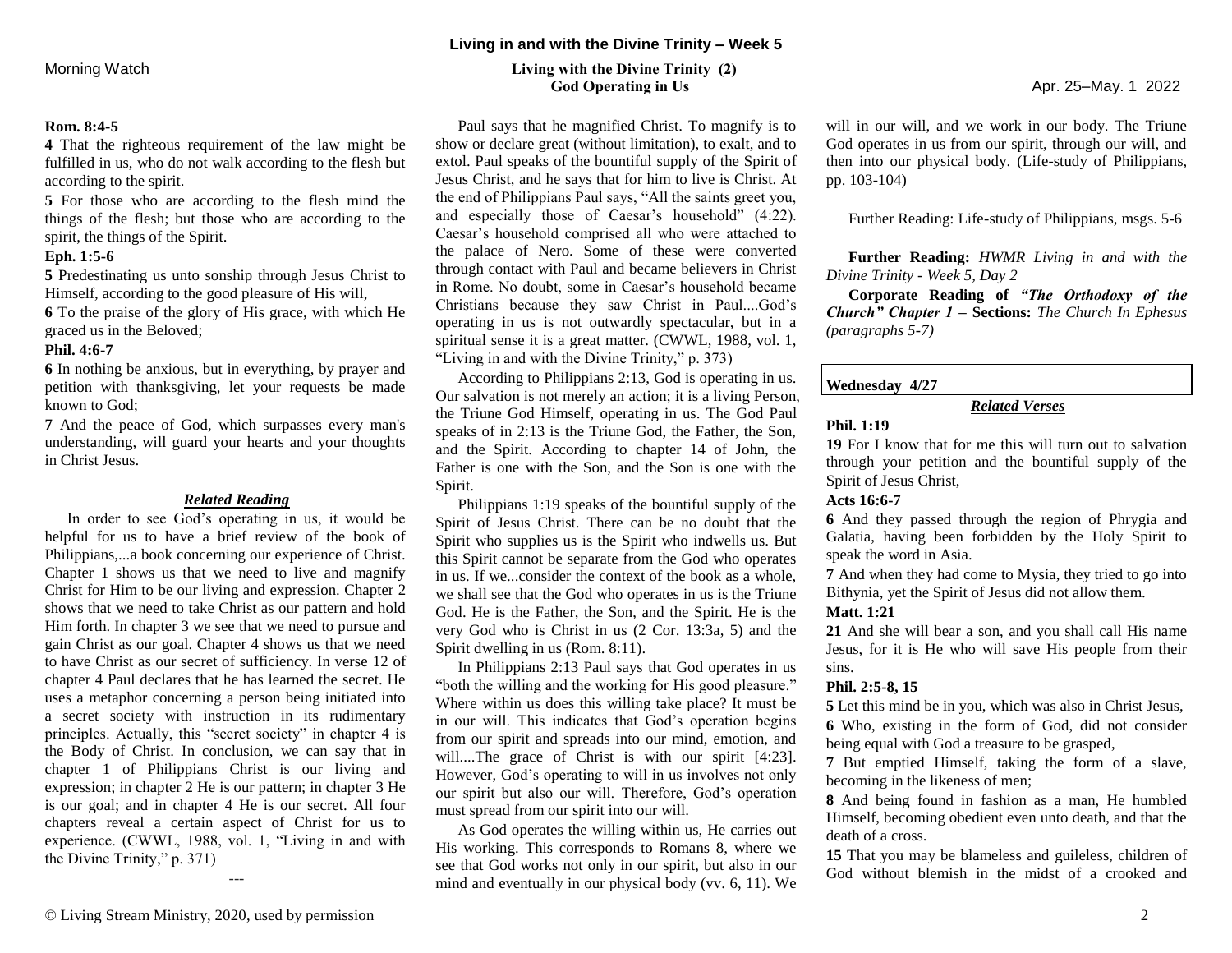perverted generation, among whom you shine as luminaries in the world,

#### *Related Reading*

God's operating in us is with the bountiful supply of the Spirit of Jesus Christ (Phil. 1:19)....In Philippians 2:12 Paul charges us to work out our own salvation. On the one hand, the bountiful supply of the Spirit of Jesus Christ will turn out to be our salvation, and on the other hand, we have to work out our salvation. Philippians 1 and 2 refer to the same salvation. This salvation is the working out, the issue, of the bountiful supply of the Spirit of Jesus Christ, and this salvation is something that we work out in our living. (CWWL, 1988, vol. 1, "Living in and with the Divine Trinity," p. 373)

**---**

The interchangeable use of the Spirit of Jesus [in Acts 16:7] with the Holy Spirit in verse 6 reveals that the Spirit of Jesus is the Holy Spirit. The Holy Spirit is a general title of the Spirit of God in the New Testament. The Spirit of Jesus is a particular expression concerning the Spirit of God and refers to the Spirit of the incarnated Savior who, as Jesus in His humanity, passed through human living and death on the cross. This indicates that in the Spirit of Jesus there is not only the divine element of God but also the human element and the elements of His human living and His suffering of death as well. Such an all-inclusive Spirit was needed by Paul in his preaching ministry, a ministry of suffering among human beings and for human beings in the human life.

Just as the Spirit of Christ is the reality of Christ, so the Spirit of Jesus is the reality of Jesus. If we do not have the Spirit of Jesus, Jesus will not be real to us. But today Jesus is real to us because we have the Spirit of Jesus as the reality, the realization, of Jesus. (The Conclusion of the New Testament, p. 857)

[In] Acts 16:7...the Spirit of Jesus is a special term. Its meaning differs from that of the Spirit of God. Since Jesus was a man and is still a man, "the Spirit of Jesus" is the Spirit of the man Jesus.

Why was it that when the apostle Paul would go to a certain place to preach the gospel, "the Spirit of Jesus" did not allow him? Why does the Scripture not say "the

# Morning Watch**Living with the Divine Trinity (2) God Operating in Us** Apr. 25–May. 1 2022

Spirit of God" instead of "the Spirit of Jesus"? There must be some reason. When we look into Acts 16 and see the environment of that chapter, we realize the need of the Spirit of Jesus. In this chapter there is much suffering and persecution. Paul was even put into prison! In such a situation "the Spirit of Jesus" was really required. Jesus was a man who continually suffered intense persecution while He was on earth. Therefore, "the Spirit of Jesus" is the Spirit of a man with abundant strength for suffering. He is the Spirit of a man as well as the Spirit of suffering strength. In persecution while preaching the gospel, we do need such a Spirit—"the Spirit of Jesus"!

If we read the context of verses 6 and 7, we see that "the Holy Spirit" who was leading the apostle Paul in his preaching of the gospel was "the Spirit of Jesus." It was "the Holy Spirit" who was leading the apostle; but "the Holy Spirit" at that time and in that incident was acting as "the Spirit of Jesus."

The Spirit of Jesus is not only the Spirit of God with divinity in Him that we may live the divine life but also the Spirit of the man Jesus with humanity in Him that we may live the proper human life and endure its sufferings. (CWWL, 1965, vol. 1, "The All-inclusive Spirit of Christ," p. 563)

Further Reading: The Conclusion of the New Testament, msg. 79; CWWL, 1965, vol. 1, "The Allinclusive Spirit of Christ," pp. 551-570

**Further Reading:** *HWMR Living in and with the Divine Trinity - Week 5, Day 3*

**Corporate Reading of** *"The Orthodoxy of the Church" Chapter 1* **– Sections:** *The Church In Ephesus (paragraphs 8-10)*

#### **Thursday 4/28**

### *Related Verses*

# **Rom. 8:9-10**

**9** But you are not in the flesh, but in the spirit, if indeed the Spirit of God dwells in you. Yet if anyone does not have the Spirit of Christ, he is not of Him.

**10** But if Christ is in you, though the body is dead because of sin, the spirit is life because of righteousness.

#### **John 11:25**

**25** Jesus said to her, I am the resurrection and the life; he who believes into Me, even if he should die, shall live;

# **Acts 2:32-33**

**32** This Jesus God has raised up, of which we all are witnesses.

**33** Therefore having been exalted to the right hand of God and having received the promise of the Holy Spirit from the Father, He has poured out this which you both see and hear.

#### **Rom. 8:2**

**2** For the law of the Spirit of life has freed me in Christ Jesus from the law of sin and of death.

#### **Phil. 3:10**

**10** To know Him and the power of His resurrection and the fellowship of His sufferings, being conformed to His death,

#### **Eph. 1:19-21**

**19** And what is the surpassing greatness of His power toward us who believe, according to the operation of the might of His strength,

**20** Which He caused to operate in Christ in raising Him from the dead and seating Him at His right hand in the heavenlies,

**21** Far above all rule and authority and power and lordship and every name that is named not only in this age but also in that which is to come;

#### **Eph. 2:6**

**6** And raised us up together with Him and seated us together with Him in the heavenlies in Christ Jesus,

#### *Related Reading*

The Spirit of God and the Spirit of Christ are not two Spirits but one. Paul used these titles interchangeably, indicating that the indwelling Spirit of life in Romans 8:2 is the all-inclusive, life-giving Spirit of the entire Triune God. God, the Spirit, and Christ—the three of the Godhead—are all mentioned in verse 9. However, there are not three in us; there is only one, the triune Spirit of the Triune God (John 4:24; 2 Cor. 3:17; Rom. 8:11)....The Spirit of Christ implies that this Spirit is the embodiment and reality of Christ, the incarnated One. This Christ accomplished everything necessary to fulfill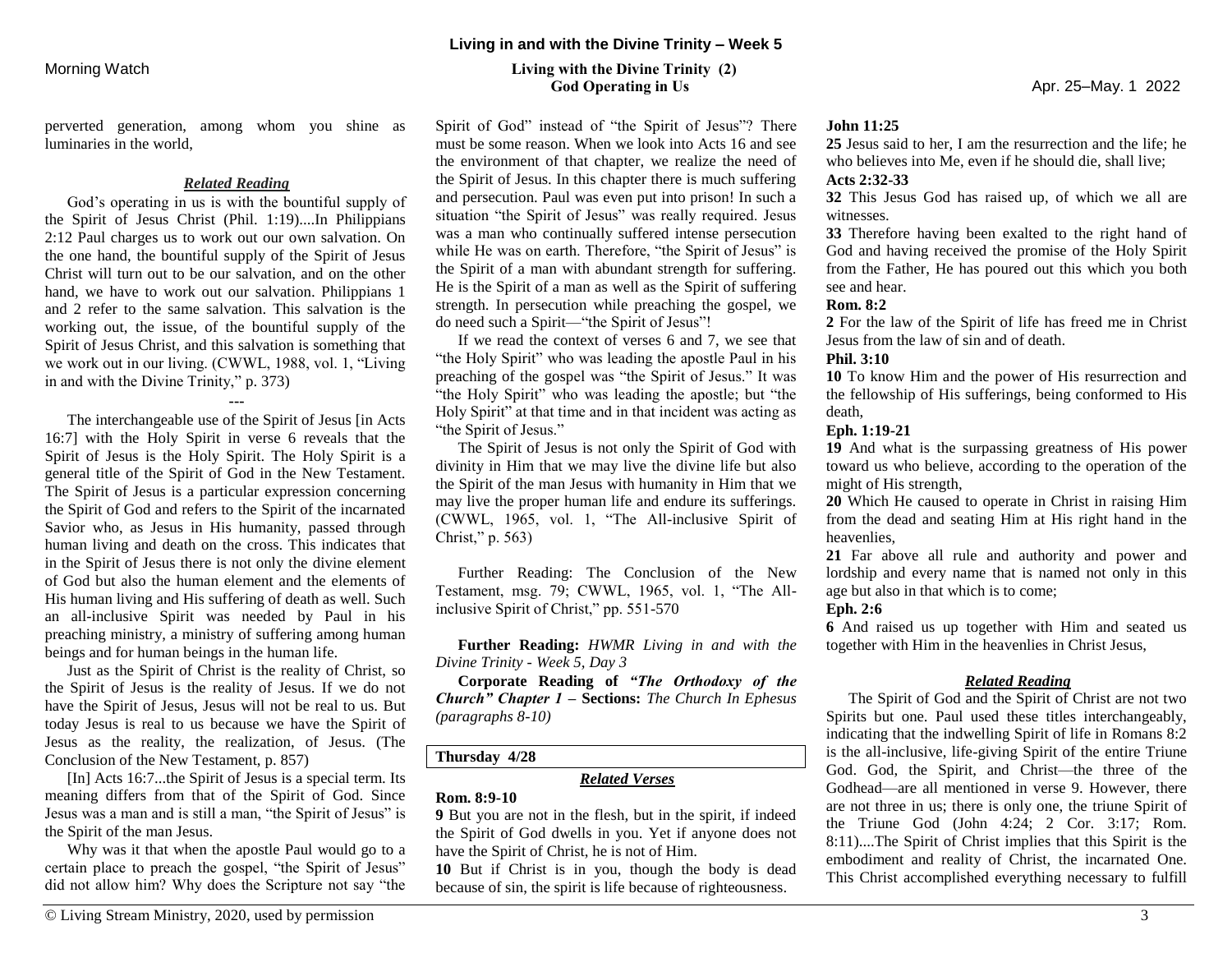God's plan. He includes not only divinity, which He possessed from eternity, but also humanity, which He obtained through incarnation. He also includes human living, crucifixion, resurrection, and ascension. This is the Spirit of Christ in resurrection, that is, Christ Himself dwelling in our spirit (v. 10) to impart Himself, the embodiment of the processed Triune God, into us as resurrection life and power to deal with the death that is in our nature (v. 2). Thus, we may live today in Christ's resurrection, in Christ Himself, by living in the mingled spirit. (Rom. 8:9, footnote 4)

The Spirit of Christ is the Spirit of the One who passed through death and entered into resurrection. The Lord's death was an all-inclusive termination, and His resurrection was an all-inclusive germination. The Spirit of Christ, therefore, is the totality, the aggregate, of the all-inclusive Christ with His all-inclusive death and resurrection. Because we have this Spirit in us, we have the all-inclusive Christ and His all-inclusive termination and germination.

**---**

Because the Spirit is the reality of Christ, we may say that this Spirit is the pneumatic Christ. By the Spirit of Christ we partake of Christ in His resurrection life and power, His transcendency, and His reigning authority. (The Conclusion of the New Testament, p. 856)

In Acts 16:7 we have "the Spirit of Jesus," while in Romans 8:9 we have "the Spirit of Christ." In Romans 8:9 "the Spirit of Christ" is used interchangeably with "the Spirit of God." It tells us that the Spirit of God today is the Spirit of Christ. The emphasis of "the Spirit of Jesus" is upon humanity and the strength for suffering. But the emphasis of "the Spirit of Christ" is upon the resurrection and the imparting of life. Persecution in the environment faced in Acts 16 required suffering strength in humanity. But the death in our nature dealt with in Romans 8 requires resurrection power in the imparting of life. Thus, in Acts 16 it is "the Spirit of Jesus" who led in the preaching of the gospel under persecution. But in Romans 8 it is "the Spirit of Christ" who raises us up from any kind of death-element and animates us by imparting life into us. In the verses following Romans 8:9 we read, "If Christ [who is the Spirit of Christ] is in you,

# Morning Watch**Living with the Divine Trinity (2) God Operating in Us** Apr. 25–May. 1 2022

though the body is dead...the spirit is life....And if the Spirit of the One who raised Jesus from the dead dwells in you, He who raised Christ from the dead will also give life to your mortal bodies through His Spirit who indwells you" (vv. 10-11). The Spirit of Jesus is the Spirit of the incarnate and suffering Jesus. But the Spirit of Christ is the Spirit of the resurrected and life-giving Christ. By the Spirit of Jesus we can share "the fellowship of His sufferings, being conformed to His death," but by the Spirit of Christ we can partake of "the power of His resurrection" (Phil. 3:10), identified with Him in the transcendency of His ascension and in the authority of His enthronement. By the Spirit of Jesus we share the Lord's humanity and His suffering strength. By the Spirit of Christ we partake of His resurrection life, His resurrection power, His transcendency, and His reigning authority. (CWWL, 1965, vol. 1, "The Allinclusive Spirit of Christ," p. 564)

Further Reading: CWWL, 1990, vol. 1, "The Spirit," chs. 2, 12

**Further Reading:** *HWMR Living in and with the Divine Trinity - Week 5, Day 4*

**Corporate Reading of** *"The Orthodoxy of the Church" Chapter 1* **– Sections:** *The Church In Ephesus (paragraphs 11-14)*

# **Friday 4/29**

# *Related Verses*

### **Phil. 1:19**

**19** For I know that for me this will turn out to salvation through your petition and the bountiful supply of the Spirit of Jesus Christ,

# **John 7:39**

**39** But this He said concerning the Spirit, whom those who believed into Him were about to receive; for the Spirit was not yet, because Jesus had not yet been glorified.

# **Rom. 8:9**

**9** But you are not in the flesh, but in the spirit, if indeed the Spirit of God dwells in you. Yet if anyone does not have the Spirit of Christ, he is not of Him.

#### **John 14:16-17, 26**

**16** And I will ask the Father, and He will give you another Comforter, that He may be with you forever,

**17** Even the Spirit of reality, whom the world cannot receive, because it does not behold Him or know Him; but you know Him, because He abides with you and shall be in you.

**26** But the Comforter, the Holy Spirit, whom the Father will send in My name, He will teach you all things and remind you of all the things which I have said to you.

### **Rom. 8:26-27**

**26** Moreover, in like manner the Spirit also joins in to help us in our weakness, for we do not know for what we should pray as is fitting, but the Spirit Himself intercedes for us with groanings which cannot be uttered.

**27** But He who searches the hearts knows what the mind of the Spirit is, because He intercedes for the saints according to God.

# **Rev. 1:4**

**4** John to the seven churches which are in Asia: Grace to you and peace from Him who is and who was and who is coming, and from the seven Spirits who are before His throne,

# *Related Reading*

The Spirit of God was there from the beginning (Gen. 1:1-2), but at the time the Lord spoke this word, the Spirit as the Spirit of Christ (Rom. 8:9), the Spirit of Jesus Christ (Phil. 1:19), was not yet, because the Lord had not yet been glorified. Jesus was glorified when He was resurrected (Luke 24:26). After Jesus' resurrection, the Spirit of God became the Spirit of the incarnated, crucified, and resurrected Jesus Christ, who was breathed into the disciples by Christ in the evening of the day on which He was resurrected (John 20:22). The Spirit is now the "another Comforter," the Spirit of reality promised by Christ before His death (14:16-17). When the Spirit was the Spirit of God, He had only the divine element. After He became the Spirit of Jesus Christ through Christ's incarnation, crucifixion, and resurrection, the Spirit had both the divine element and the human element, with all the essence and reality of the incarnation, crucifixion, and resurrection of Christ. Hence, the Spirit is now the all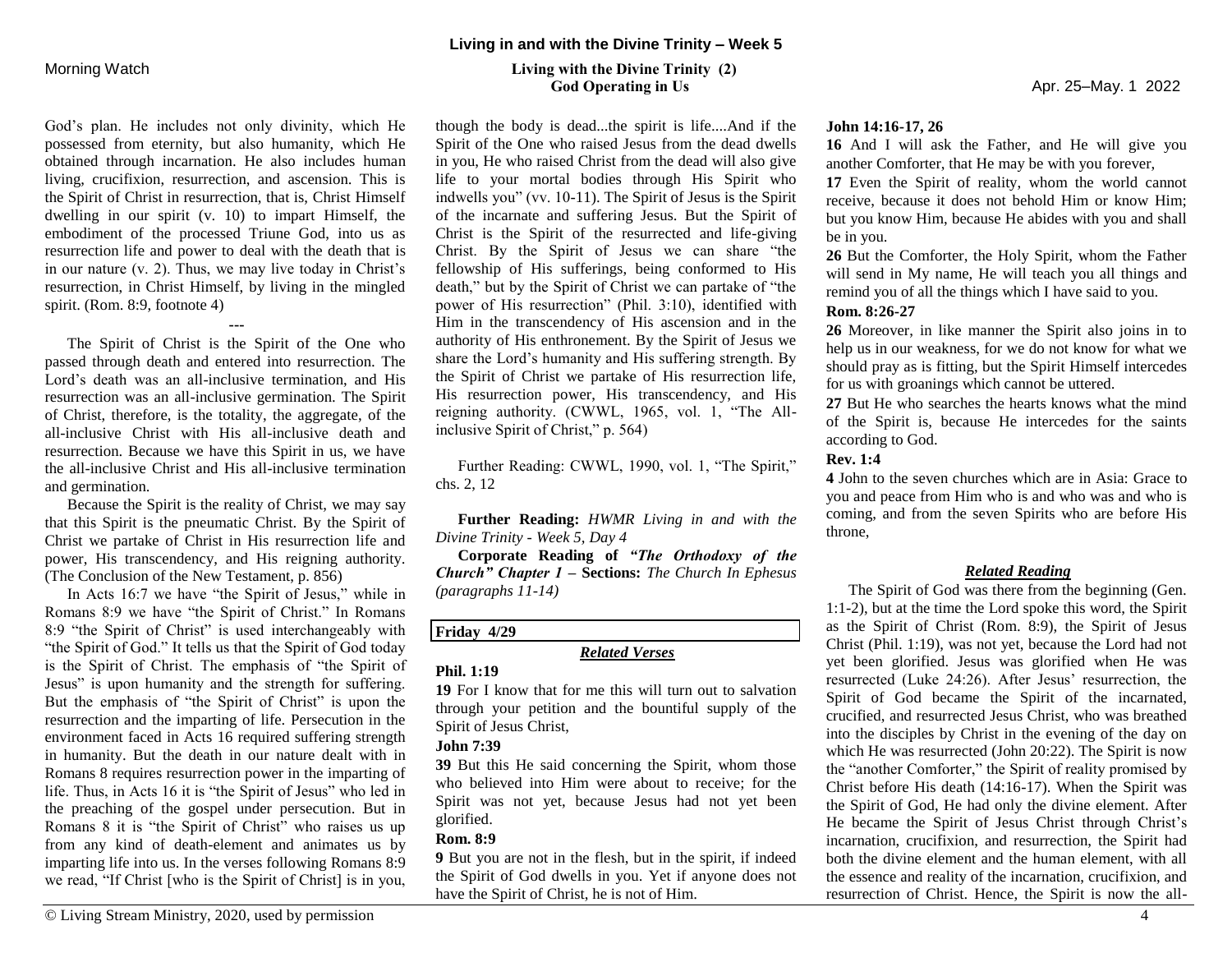inclusive Spirit of Jesus Christ as the living water for us to receive (7:38-39). (John 7:39, footnote 1)

---

The Spirit of Jesus Christ [in Philippians 1:19] is the Spirit mentioned in John 7:39. This is not merely the Spirit of God before the Lord's incarnation but the Spirit of God, the Holy Spirit with divinity, after the Lord's resurrection, compounded with the Lord's incarnation (humanity), human living under the cross, crucifixion, and resurrection. The holy anointing ointment in Exodus 30:23-25, a compound of olive oil with four kinds of spices, was a full type of this compound Spirit of God, who is now the Spirit of Jesus Christ. Here the Spirit is not the Spirit of Jesus as in Acts 16:7, nor the Spirit of Christ as in Romans 8:9, but the Spirit of Jesus Christ. The Spirit of Jesus is mainly for the Lord's humanity and human living; the Spirit of Christ is mainly for the Lord's resurrection. To experience the Lord's humanity we need the Spirit of Jesus. To experience the power of the Lord's resurrection we need the Spirit of Christ. In his suffering Paul experienced both the Lord's suffering in His humanity and the Lord's resurrection. Hence, to Paul the Spirit was the Spirit of Jesus Christ, the compound, allinclusive, life-giving Spirit of the Triune God. Such a Spirit has and even is the bountiful supply for a person like Paul who was experiencing and enjoying Christ in His human living and resurrection. Eventually, this compound Spirit of Jesus Christ becomes the seven Spirits of God, who are the seven lamps of fire before His throne to carry out His administration on earth for the accomplishment of His economy with the church, and who are the seven eyes of the Lamb for the transfusing of all that He is into the church (Rev. 1:4; 4:5; 5:6).

Because the Spirit of Jesus has particular reference to the Lord's suffering, and the Spirit of Christ, to His resurrection, the Spirit of Jesus Christ is related to both suffering and resurrection. The Spirit of Jesus Christ is the Spirit of the Jesus who lived a life of suffering on earth and of the Christ who is now in resurrection. The Spirit of Jesus Christ is the reality of the One who lived on earth in humanity and of the One who resurrected from among the dead and who is now both in the heavens and dwelling in the believers and who will be the center

#### **Living in and with the Divine Trinity – Week 5**

# Morning Watch**Living with the Divine Trinity (2) God Operating in Us** Apr. 25–May. 1 2022

of God's economy for eternity. The reality of such a Jesus and such a Christ is the Spirit of Jesus Christ. (The Conclusion of the New Testament, pp. 857-858)

Further Reading: CWWL, 1993, vol. 2, "The Spirit with Our Spirit," ch. 2; The Conclusion of the New Testament, msgs. 80, 88

#### **No Corporate Reading today**

#### **Saturday 4/16**

# *Related Verses*

### **Phil. 1:19**

**19** For I know that for me this will turn out to salvation through your petition and the bountiful supply of the Spirit of Jesus Christ,

# **Phil. 4:11-19**

**11** Not that I speak according to lack, for I have learned, in whatever circumstances I am, to be content.

**12** I know also how to be abased, and I know how to abound; in everything and in all things I have learned the secret both to be filled and to hunger, both to abound and to lack.

**13** I am able to do all things in Him who empowers me.

**14** Nevertheless you did well to have fellowship with me in my affliction.

**15** And you yourselves also know, Philippians, that in the beginning of the gospel, when I went out from Macedonia, no church had fellowship with me in the account of giving and receiving except you only;

**16** For even in Thessalonica you sent both once and again to my need.

**17** Not that I seek the gift, but I seek the fruit which increases to your account.

**18** But I have received in full all things and abound; I have been filled, receiving from Epaphroditus the things from you, a sweet-smelling savor, an acceptable sacrifice, well-pleasing to God.

**19** And my God will fill your every need according to His riches, in glory, in Christ Jesus.

# **1 Peter 5:5-10**

**5** In like manner, younger men, be subject to elders; and all of you gird yourselves with humility toward one another, because God resists the proud but gives grace to the humble.

**6** Therefore be humbled under the mighty hand of God that He may exalt you in due time,

**7** Casting all your anxiety on Him because it matters to Him concerning you.

**8** Be sober; watch. Your adversary, the devil, as a roaring lion, walks about, seeking someone to devour.

**9** Him withstand, being firm in your faith, knowing that the same sufferings are being accomplished among your brotherhood in the world.

**10** But the God of all grace, He who has called you into His eternal glory in Christ Jesus, after you have suffered a little while, will Himself perfect, establish, strengthen, and ground you.

# *Related Reading*

In Philippians 1 the apostle was suffering imprisonment and expecting deliverance. For the suffering he needed the Spirit of the suffering Jesus. For the deliverance he needed the Spirit of the rising Christ. The bountiful supply of the Spirit of Jesus Christ was all he needed to face his situation at that time. (CWWL, 1965, vol. 1, "The All-inclusive Spirit of Christ," p. 565)

The Spirit of Jesus Christ is the bountiful supply. The Greek word for bountiful supply refers to the supplying of all the needs of the chorus by the choragus, the leader of the chorus. This bountiful supply of the all-inclusive Spirit of Jesus Christ is for us to magnify Jesus Christ by living Him....First, we live Christ; then we magnify Him....While Paul was in the Roman prison, he did not shame Christ but magnified Christ by his living of Him every day. (CWWL, 1991-1992, vol. 1, "The Central Line of the Divine Revelation," p. 511)

--- We need to see what the bountiful supply of the Spirit includes. First, the bountiful supply includes the divine person with the divine life and nature. Thus, the bountiful supply includes divinity. Divinity includes the divine life, nature, being, and person; in other words, it is God Himself.

The bountiful supply also includes an uplifted humanity, a humanity with a proper life, living, nature,